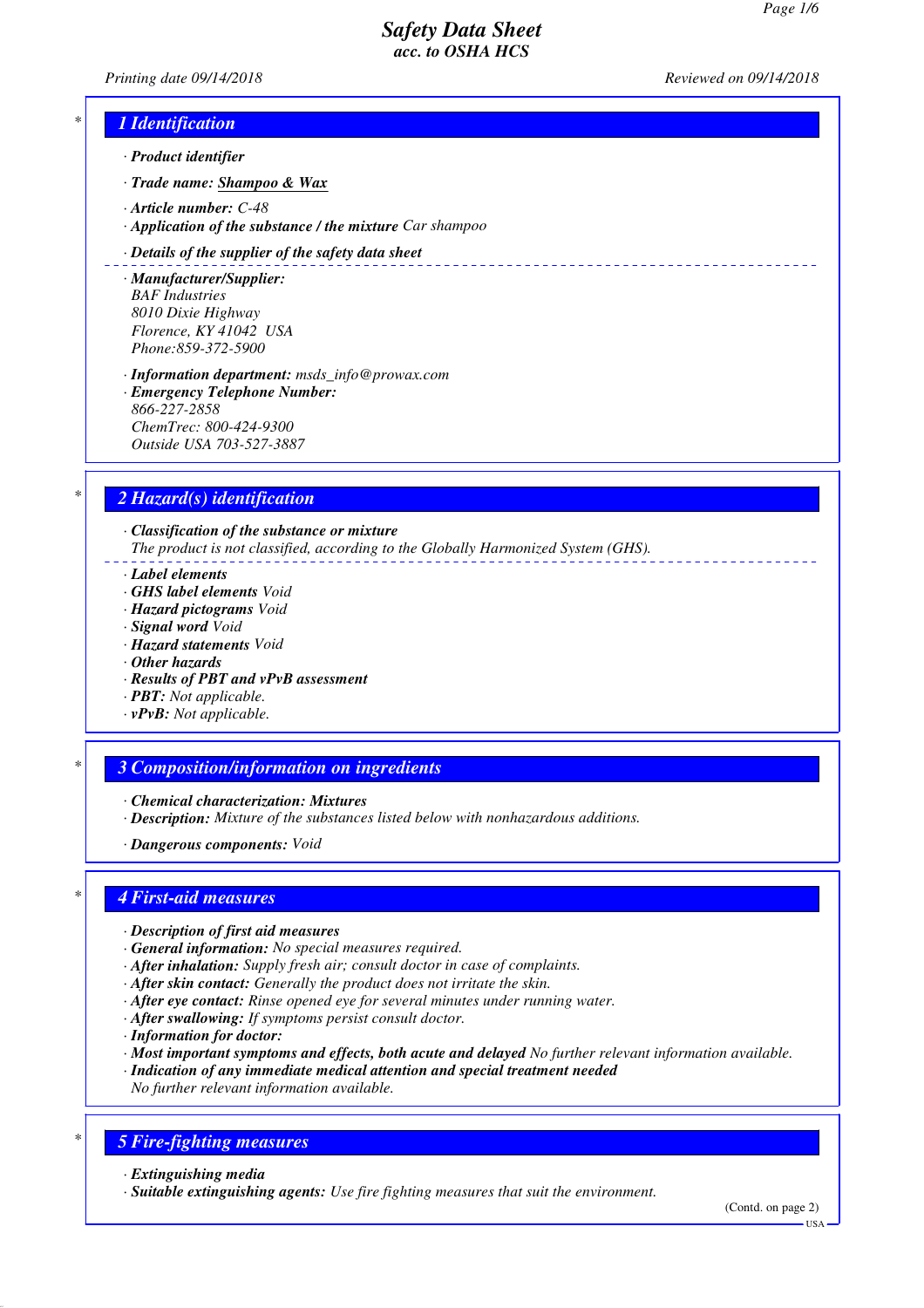*Printing date 09/14/2018 Reviewed on 09/14/2018*

*Trade name: Shampoo & Wax*

- (Contd. of page 1) *· Special hazards arising from the substance or mixture No further relevant information available. · Advice for firefighters*
- *· Protective equipment: No special measures required.*

### *\* 6 Accidental release measures*

*· Personal precautions, protective equipment and emergency procedures Not required.*

- *· Environmental precautions: Dilute with plenty of water.*
- 
- *Do not allow to enter sewers/ surface or ground water. · Methods and material for containment and cleaning up:*
- *Absorb with liquid-binding material (sand, diatomite, acid binders, universal binders, sawdust).*
- *· Reference to other sections*
- *No dangerous substances are released.*
- *See Section 7 for information on safe handling.*
- *See Section 8 for information on personal protection equipment.*
- *See Section 13 for disposal information.*

## *\* 7 Handling and storage*

- *· Handling:*
- *· Precautions for safe handling No special measures required.*
- *· Information about protection against explosions and fires: No special measures required.*
- *· Conditions for safe storage, including any incompatibilities*
- *· Storage:*
- *· Requirements to be met by storerooms and receptacles: No special requirements.*
- *· Information about storage in one common storage facility: Not required.*
- *· Further information about storage conditions: None.*
- *· Specific end use(s) No further relevant information available.*

## *\* 8 Exposure controls/personal protection*

- *· Additional information about design of technical systems: No further data; see item 7.*
- *· Control parameters*
- *· Components with limit values that require monitoring at the workplace:*
- *The product does not contain any relevant quantities of materials with critical values that have to be monitored at the workplace.*
- *· Additional information: The lists that were valid during the creation were used as basis.*
- *· Exposure controls*
- *· Personal protective equipment:*
- *· General protective and hygienic measures:*
- *The usual precautionary measures for handling chemicals should be followed.*
- *· Breathing equipment: Not required.*
- *· Protection of hands:*
- *The glove material has to be impermeable and resistant to the product/ the substance/ the preparation.*

*Due to missing tests no recommendation to the glove material can be given for the product/ the preparation/ the chemical mixture.*

*Selection of the glove material on consideration of the penetration times, rates of diffusion and the degradation*

*· Material of gloves*

*The selection of the suitable gloves does not only depend on the material, but also on further marks of quality and varies from manufacturer to manufacturer. As the product is a preparation of several substances, the resistance of the glove material can not be calculated in advance and has therefore to be checked prior to the application.*

(Contd. on page 3)

USA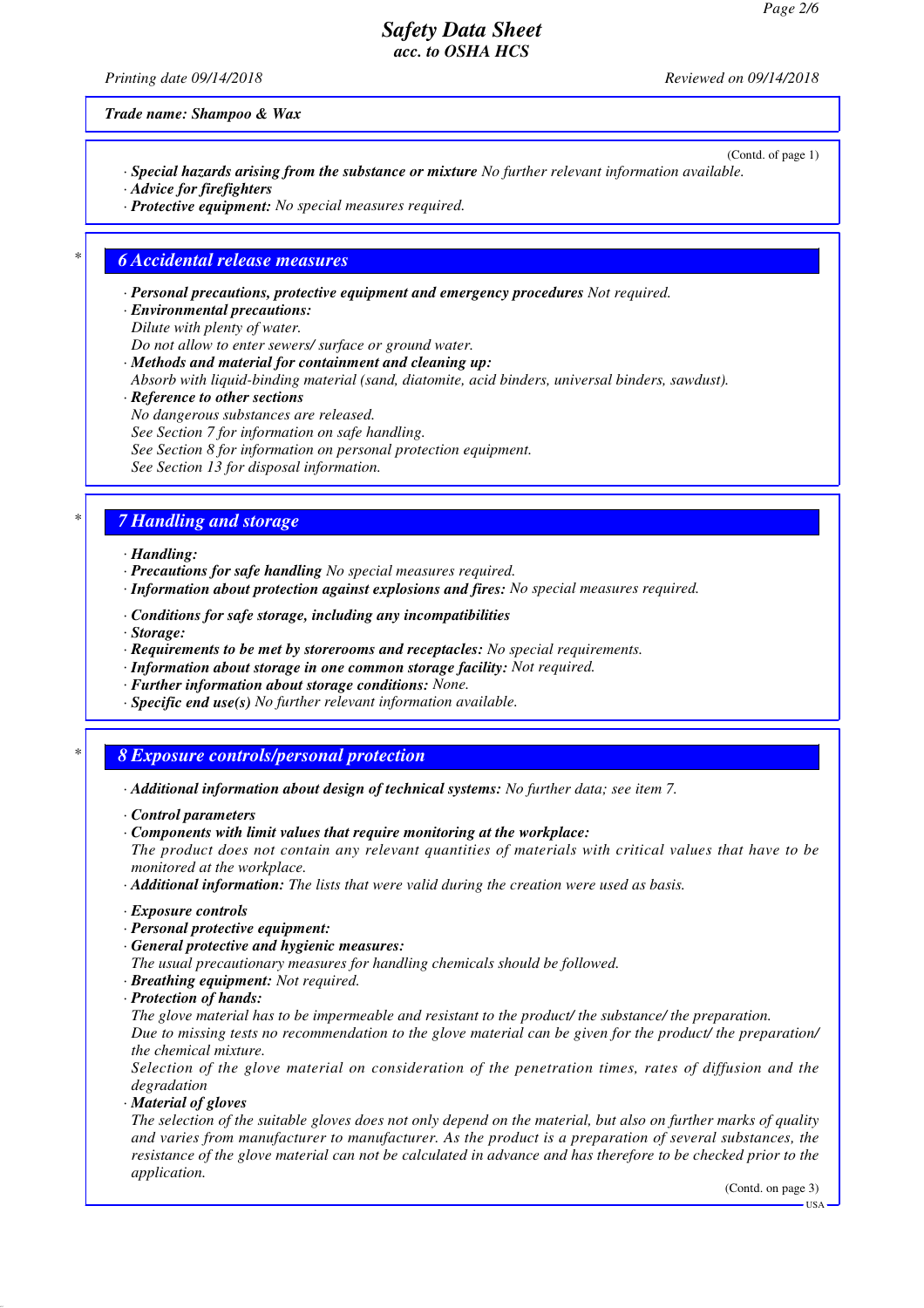(Contd. of page 2)

# *Safety Data Sheet acc. to OSHA HCS*

*Printing date 09/14/2018 Reviewed on 09/14/2018*

*Trade name: Shampoo & Wax*

*· Penetration time of glove material*

*The exact break through time has to be found out by the manufacturer of the protective gloves and has to be observed.*

*· Eye protection: Goggles recommended during refilling.*

# *\* 9 Physical and chemical properties*

| · Information on basic physical and chemical properties    |                                               |
|------------------------------------------------------------|-----------------------------------------------|
| · General Information                                      |                                               |
| $\cdot$ Appearance:                                        |                                               |
| Form:                                                      | Liquid                                        |
| Color:                                                     | Purple                                        |
| $\cdot$ Odor:                                              | Characteristic                                |
| · Odor threshold:                                          | Not determined.                               |
| $\cdot$ pH-value at 20 °C (68 °F):                         | 9.05                                          |
| Change in condition                                        |                                               |
| <b>Melting point/Melting range:</b>                        | Undetermined.                                 |
| <b>Boiling point/Boiling range:</b>                        | 100 °C (212 °F)                               |
| · Flash point:                                             | Not applicable.                               |
| · Flammability (solid, gaseous):                           | Not applicable.                               |
| · Decomposition temperature:                               | Not determined.                               |
| $\cdot$ Auto igniting:                                     | Product is not selfigniting.                  |
| · Danger of explosion:                                     | Product does not present an explosion hazard. |
| · Explosion limits:                                        |                                               |
| Lower:                                                     | Not determined.                               |
| Upper:                                                     | Not determined.                               |
| $\cdot$ Vapor pressure at 20 °C (68 °F):                   | 23 hPa (17.3 mm Hg)                           |
| $\cdot$ Density at 20 °C (68 °F):                          | 0.991 $g/cm^3$ (8.2699 lbs/gal)               |
| · Relative density                                         | Not determined.                               |
| · Vapor density                                            | Not determined.                               |
| $\cdot$ Evaporation rate                                   | Not determined.                               |
| · Solubility in / Miscibility with                         |                                               |
| Water:                                                     | Fully miscible.                               |
| · Partition coefficient (n-octanol/water): Not determined. |                                               |
| · Viscosity:                                               |                                               |
| Dynamic at 20 °C (68 °F):                                  | 800-1,200 mPas                                |
| Kinematic:                                                 | Not determined.                               |
| · Solvent content:                                         |                                               |
| Organic solvents:                                          | $1.3\%$                                       |
| Water:                                                     | 92.9%                                         |
| <b>VOC</b> content:                                        | $0.80\%$                                      |
| Solids content:                                            | $4.7\%$                                       |
| $\cdot$ Other information                                  | No further relevant information available.    |
|                                                            |                                               |

# *\* 10 Stability and reactivity*

*· Reactivity No further relevant information available.*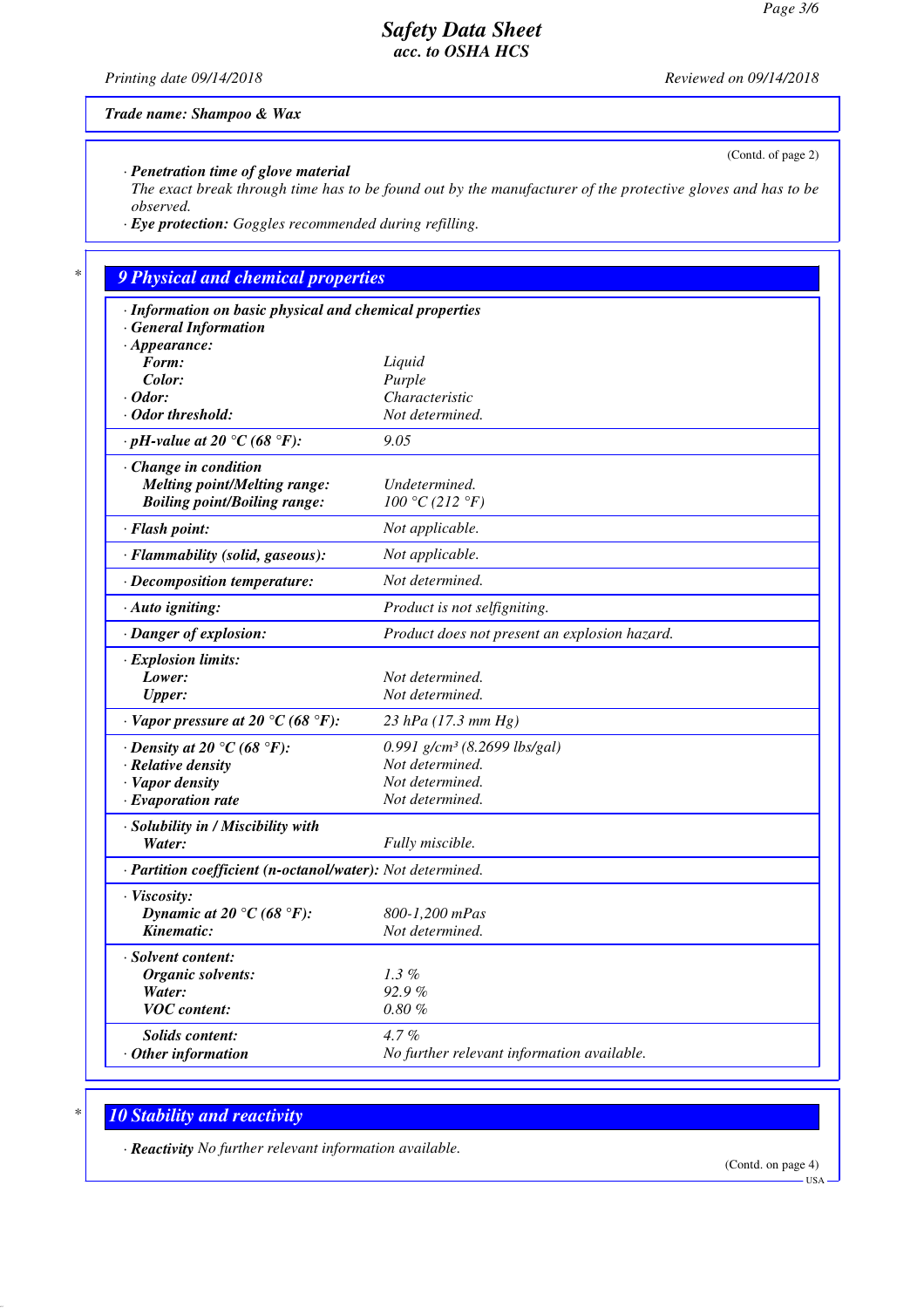*Printing date 09/14/2018 Reviewed on 09/14/2018*

(Contd. of page 3)

*Trade name: Shampoo & Wax*

- *· Chemical stability*
- *· Thermal decomposition / conditions to be avoided: No decomposition if used according to specifications.*
- *· Possibility of hazardous reactions No dangerous reactions known.*
- *· Conditions to avoid No further relevant information available.*
- *· Incompatible materials: No further relevant information available.*
- *· Hazardous decomposition products: No dangerous decomposition products known.*

## *\* 11 Toxicological information*

- *· Information on toxicological effects*
- *· Acute toxicity:*
- *· Primary irritant effect:*
- *· on the skin: No irritant effect.*
- *· on the eye: No irritating effect.*
- *· Sensitization: No sensitizing effects known.*
- *· Additional toxicological information:*
- *The product is not subject to classification according to internally approved calculation methods for preparations:*

*When used and handled according to specifications, the product does not have any harmful effects according to our experience and the information provided to us.*

*· Carcinogenic categories*

*· IARC (International Agency for Research on Cancer)*

*64-17-5 ethanol 1* 

#### *· NTP (National Toxicology Program)*

*None of the ingredients is listed.*

*· OSHA-Ca (Occupational Safety & Health Administration)*

*None of the ingredients is listed.*

# *\* 12 Ecological information*

- *· Toxicity*
- *· Aquatic toxicity: No further relevant information available.*
- *· Persistence and degradability No further relevant information available.*
- *· Behavior in environmental systems:*
- *· Bioaccumulative potential No further relevant information available.*
- *· Mobility in soil No further relevant information available.*
- *· Additional ecological information:*
- *· General notes:*
- *Water hazard class 1 (Self-assessment): slightly hazardous for water*

*Do not allow undiluted product or large quantities of it to reach ground water, water course or sewage system.*

- *· Results of PBT and vPvB assessment*
- *· PBT: Not applicable.*
- *· vPvB: Not applicable.*
- *· Other adverse effects No further relevant information available.*

## *\* 13 Disposal considerations*

- *· Waste treatment methods*
- *· Recommendation: Smaller quantities can be disposed of with household waste.*
- *· Uncleaned packagings:*
- *· Recommendation: Disposal must be made according to official regulations.*

(Contd. on page 5)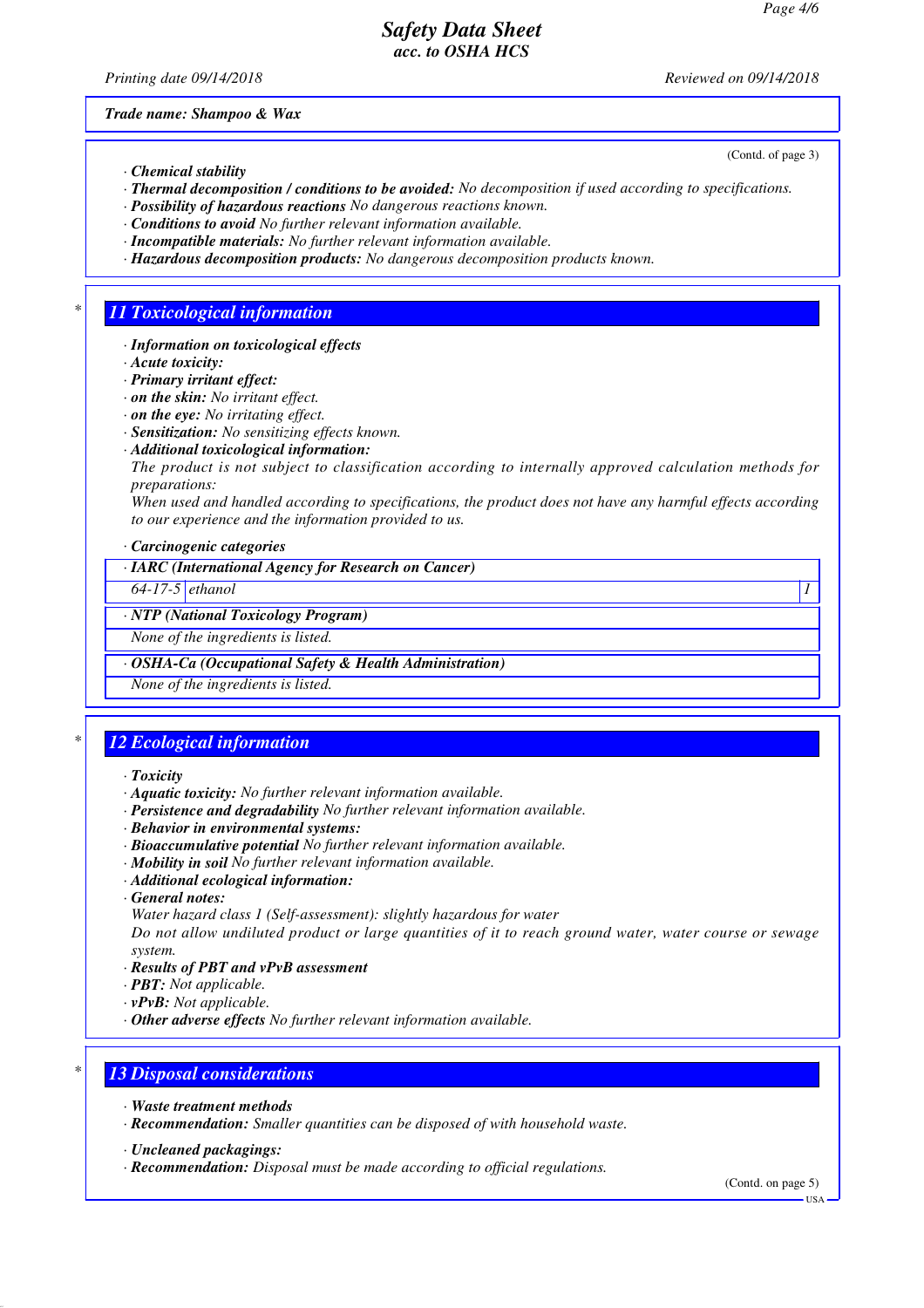*Printing date 09/14/2018 Reviewed on 09/14/2018*

*Trade name: Shampoo & Wax*

(Contd. of page 4)

*· Recommended cleansing agent: Water, if necessary with cleansing agents.*

| $\cdot$ UN-Number                            |                 |
|----------------------------------------------|-----------------|
| · DOT, ADR, ADN, IMDG, IATA                  | Void            |
| · UN proper shipping name                    |                 |
| · DOT, ADR, ADN, IMDG, IATA                  | Void            |
| $\cdot$ Transport hazard class(es)           |                 |
| · DOT, ADR, ADN, IMDG, IATA                  |                 |
| · Class                                      | Void            |
| · Packing group                              |                 |
| · DOT, ADR, IMDG, IATA                       | Void            |
| · Environmental hazards:                     |                 |
| · Marine pollutant:                          | N <sub>O</sub>  |
| · Special precautions for user               | Not applicable. |
| · Transport in bulk according to Annex II of |                 |
| <b>MARPOL73/78 and the IBC Code</b>          | Not applicable. |
| · UN "Model Regulation":                     | Void            |

## *\* 15 Regulatory information*

*· Safety, health and environmental regulations/legislation specific for the substance or mixture · Sara*

*· Section 355 (extremely hazardous substances):*

*None of the ingredients is listed.*

*· Section 313 (Specific toxic chemical listings):*

*52-51-7 bronopol (INN)*

*· TSCA (Toxic Substances Control Act) All ingredients are listed*

*· Proposition 65*

*· Chemicals known to cause cancer:*

*None of the ingredients is listed.*

*· Chemicals known to cause reproductive toxicity for females:*

*None of the ingredients is listed.*

*· Chemicals known to cause reproductive toxicity for males:*

*None of the ingredients is listed.*

*· Chemicals known to cause developmental toxicity:*

*None of the ingredients is listed.*

*· Carcinogenic categories*

*· EPA (Environmental Protection Agency)*

*None of the ingredients is listed.*

*· TLV (Threshold Limit Value established by ACGIH)*

*64-17-5 ethanol A3*

*· NIOSH-Ca (National Institute for Occupational Safety and Health)*

*None of the ingredients is listed.*

*· GHS label elements Void*

(Contd. on page 6)

USA